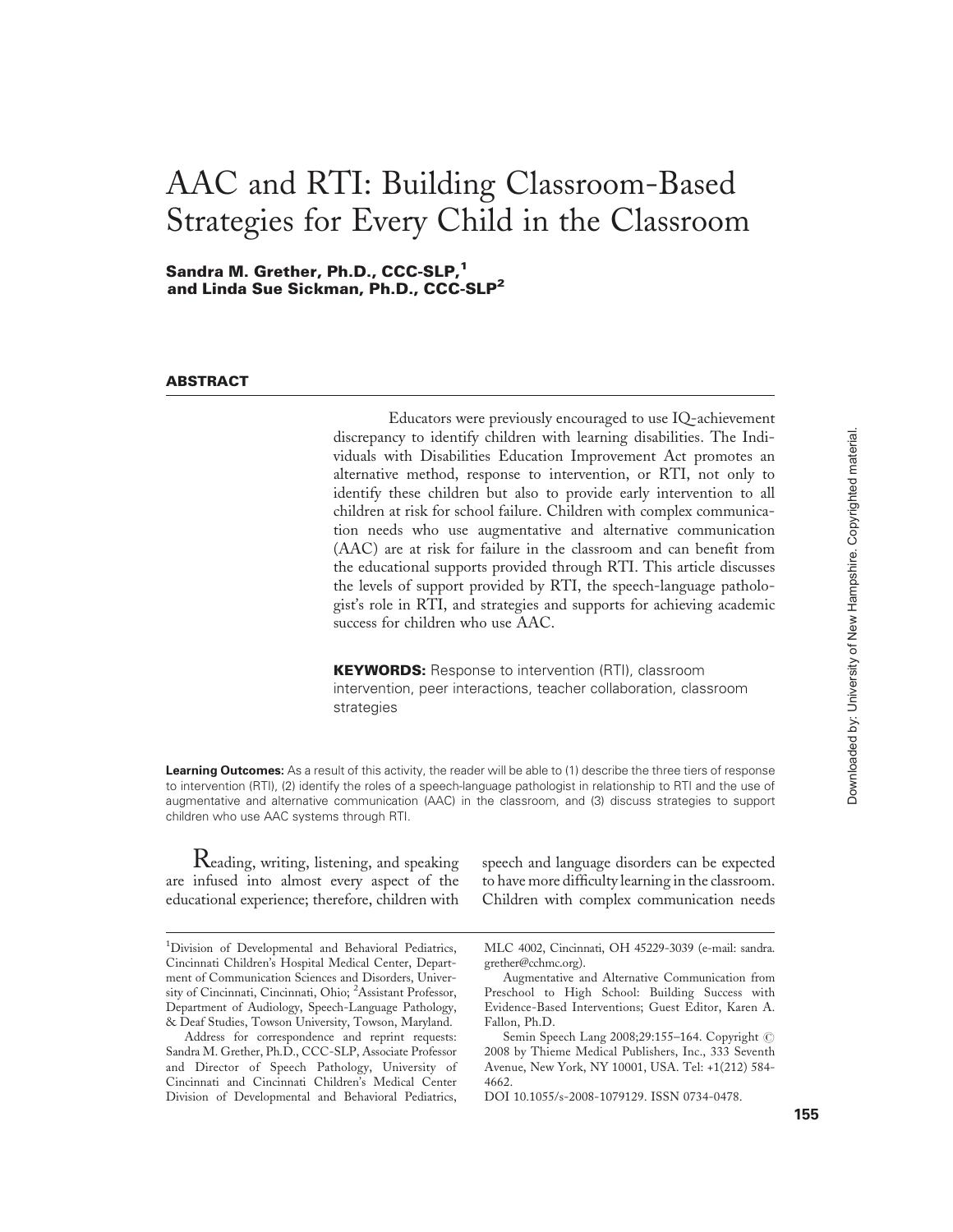who rely on augmentative and alternative communication (AAC) will have additional challenges accessing the educational curriculum. The response to intervention (RTI) model, designed to provide early identification of student needs, as well as identify the supports needed for academic achievement, can be used to determine effective services for any student having difficulty in the classroom. Because our goal as speechlanguage pathologists and teachers is to actively engage students in the classroom curriculum to move toward academic success, this article will address how students using AAC can benefit from the levels of RTI support and service provisions.

# WHAT IS RESPONSE TO INTERVENTION?

RTI, suggested as an approach under Individuals with Disabilities Education Improvement Act (IDEA) of 2004,<sup>1</sup> is one avenue through which all students can benefit. The concept of RTI was included in the recent federal law due in part to the traditional special education identification model, where students tend to fail before receiving services.<sup>2</sup> A RTI model is a three-tiered intervention approach that begins at tier 1: screening, monitoring, and identifying individual students struggling in the classroom. As general classroom instruction, incorporated with sound instructional design principles, are used in the classroom, these struggling students are first monitored for their responsiveness to the classroom instruction and then assessed to determine areas of risk. Students may be identified as at-risk for academic failure yet may not meet the eligibility requirements to qualify for special education services. Through RTI, they will be provided support through structured intervention. The nature of the academic intervention changes at each tier, becoming more intensive as a student moves across the tiers.<sup>3</sup> The hallmark of the RTI approach is to use high-quality instruction and evidence-based intervention and to monitor and maintain data on the individual student's progress.<sup>4</sup> Data collected will determine if the intervention needs to be (1) more or less intensive; (2) teacher-centered, systematic, and explicit instruction; (3) conducted more or less frequently; (4) conducted for a shorter or longer duration; (5) delivered in small, homogeneous student groupings; and/or (6) reliant on instructors/professionals with greater expertise.<sup>5</sup>

#### RTI MODEL TIERS

Tier 1 services are delivered in the classroom, initially by screening the students to determine who is at risk for not developing requisite skills at an acceptable rate. The instructional team is charged with improving the instructional environments prior to further referral of the student not only to improve the overall quality of the classroom but also to rule out whether a lack of instruction is instrumental in producing the student's deficiency.<sup>6</sup> Once a student is identified as being at-risk, the student is provided with tier 2 instructional intervention with continued monitoring for progress, with more thorough screenings implemented at a suggested rate of a minimum of 3 times per year.<sup>7</sup> It is important to note that tier 2 interventions are curriculum-based; therefore, the data collected is monitoring their success with the curriculum.

Students using AAC will generally qualify for intervention support at both tier 2 and tier 3. Tier 2 supports are typically provided in the classroom with the speech-language pathologist collaboratively problem solving with the classroom teacher to design a supplementary, diagnostic instructional trial tailored to the needs of the student.<sup>3</sup> At this level, the classroom teacher can also receive additional support ranging from professional development to support from other educational professionals to provide intervention and/or monitor progress. As Tier 2 interventions are set up in the classroom, a primary consideration for students using AAC is to define the response modes (i.e., vocalizations, verbalizations/approximations, pointing to pictures/words/letters, gestures/sign language, speech-generating device/computer) needed for each educational task. Efficiency and effectiveness are important considerations when defining the mode used for each task. For example, will they use vocalizations/verbal approximations to respond to yes/no questions, point to a low-technology communication board with words/pictures to answer multiple-choice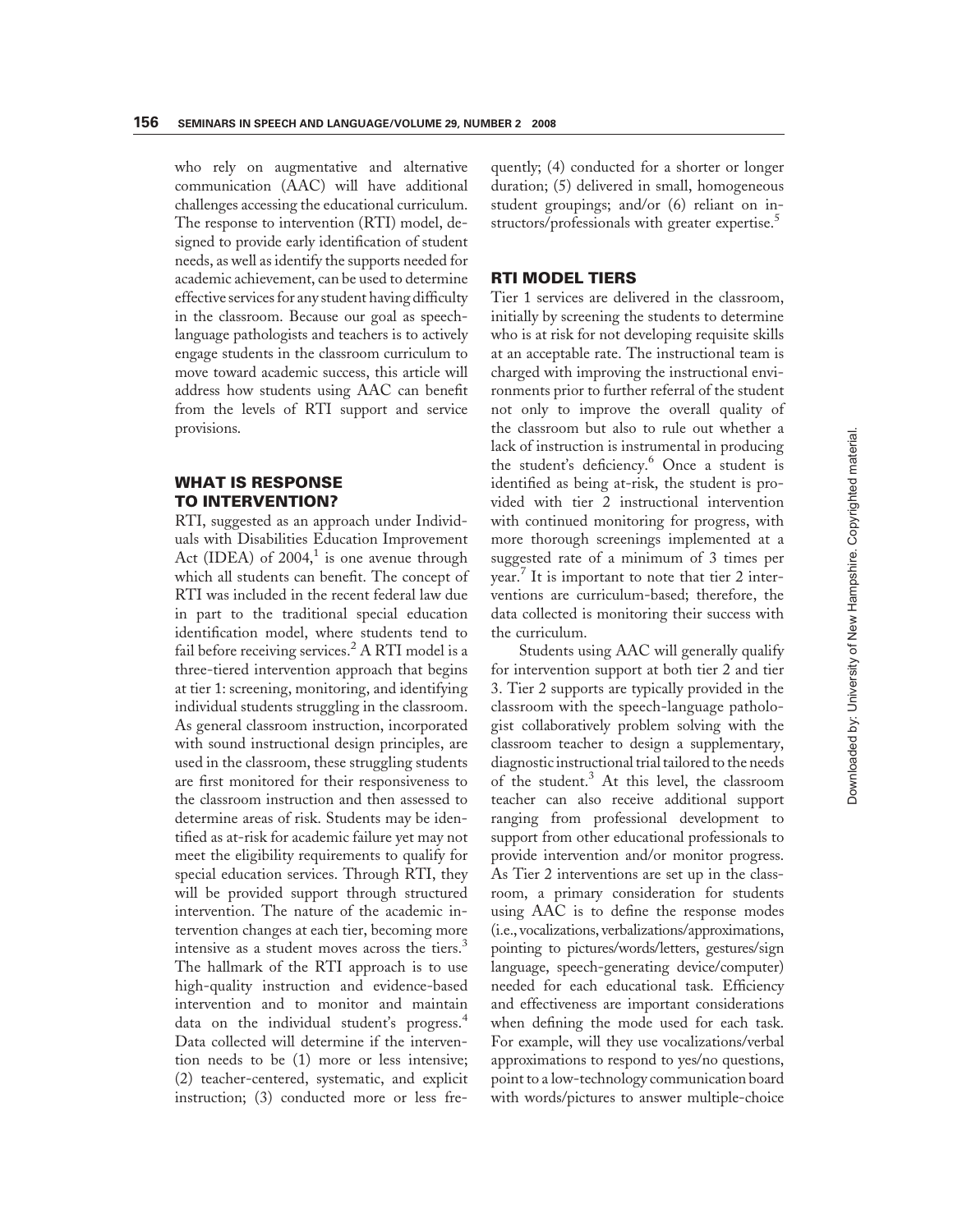questions, and use a speech-generating device/ computer to answer open-ended questions? An intervention plan should define the most efficient and effective response mode for each task as many students using AAC do not exclusively use one mode and may change modes based on the task and the required outcome. The speechlanguage pathologist and teacher should work collaboratively on this plan, breaking down the tasks for each subject area to maximize the participation of the student using AAC.

The student's progress is monitored and data are collected to determine if the student has benefited from the intervention or if the student needs additional support. If the student has benefited from tier 2 intervention, the student continues to receive the diagnostic intervention. If it is determined from the monitoring that the student does not effectively respond to the intervention in tier 2, then the parents are notified that their student needs additional supports. These additional supports are provided in tier 3.<sup>8</sup>

Tier 3 begins with a comprehensive evaluation to determine the eligibility and academic supports the individual student needs. The assessment may identify any level of discrepancy between academic and intellectual ability to diagnose a student with a disability under IDEA.<sup>4,8</sup> At this level, speech-language pathologists (SLPs) can provide support in using evidence-based practices in the classroom, in assessing students, and emphasizing the link between language, literacy, and learning within the classroom. These supports can be accomplished through program design, collaboration, and intervention with individual students.<sup>4</sup> Successful interventions and supports at the tier 3 level then need to move back to integration in the classroom setting at a tier 2 level whenever possible.

### SLP ROLES IN RTI

SLPs have an increasing role in school-based practice. It is important for SLPs to become familiar with their district's RTI approach, as the components of a RTI model can vary from district to district. It is also imperative that SLPs become familiar with the classroom curriculum, as the basis for movement through the

tiers of RTI are based on the response to the needs of the student in relationship to the curriculum. This familiarity with the curriculum is especially important when addressing the needs of students who use AAC. It will not only dictate vocabulary needs but also the expected level of response during curriculumbased activities.

SLPs can take a leadership role in RTI in our school districts. We can offer suggestions for design of RTI programs to be used within the school district. These suggestions can include and are not limited to (a) the link between the classroom curriculum, and language and literacy for all students including those using AAC; (b) the selection of screening tools to use in tiers 1 and 2, determining the appropriate communication modes needed for a student using AAC to demonstrate proficiency; (c) the provision of professional development of staff personnel regarding language, literacy, and AAC; and (d) the selection of evidenced-based literacy instruction for all students in the classroom, especially for students with receptive and expressive language disorders.<sup>4</sup>

Collaboration with classroom teachers setting up AAC-based interventions can benefit every student in the classroom, as many students are also visual learners and may benefit from the symbol-based support for instruction. SLPs can and should advocate for more time to support teachers in their classrooms, especially when they have students with AAC needs. Collaborative efforts can include but are not limited to (a) assisting with tier 1 screenings, (b) assisting with at-risk students in tier 2 by being a resource and assisting in the development of interventions, focusing on the language and literacy skills related to the classroom curriculum, and (c) assisting with progress monitoring data interpretation.<sup>4</sup>

SLPs continue to provide services to those students who meet eligibility requirements under RTI. In addition, SLPs can assist with the development of the referral process for eligibility determination. Under RTI, SLPs retain the roles of using best practices regarding assessment of individual students for eligibility determination and of determining the type of intervention for those students who qualify for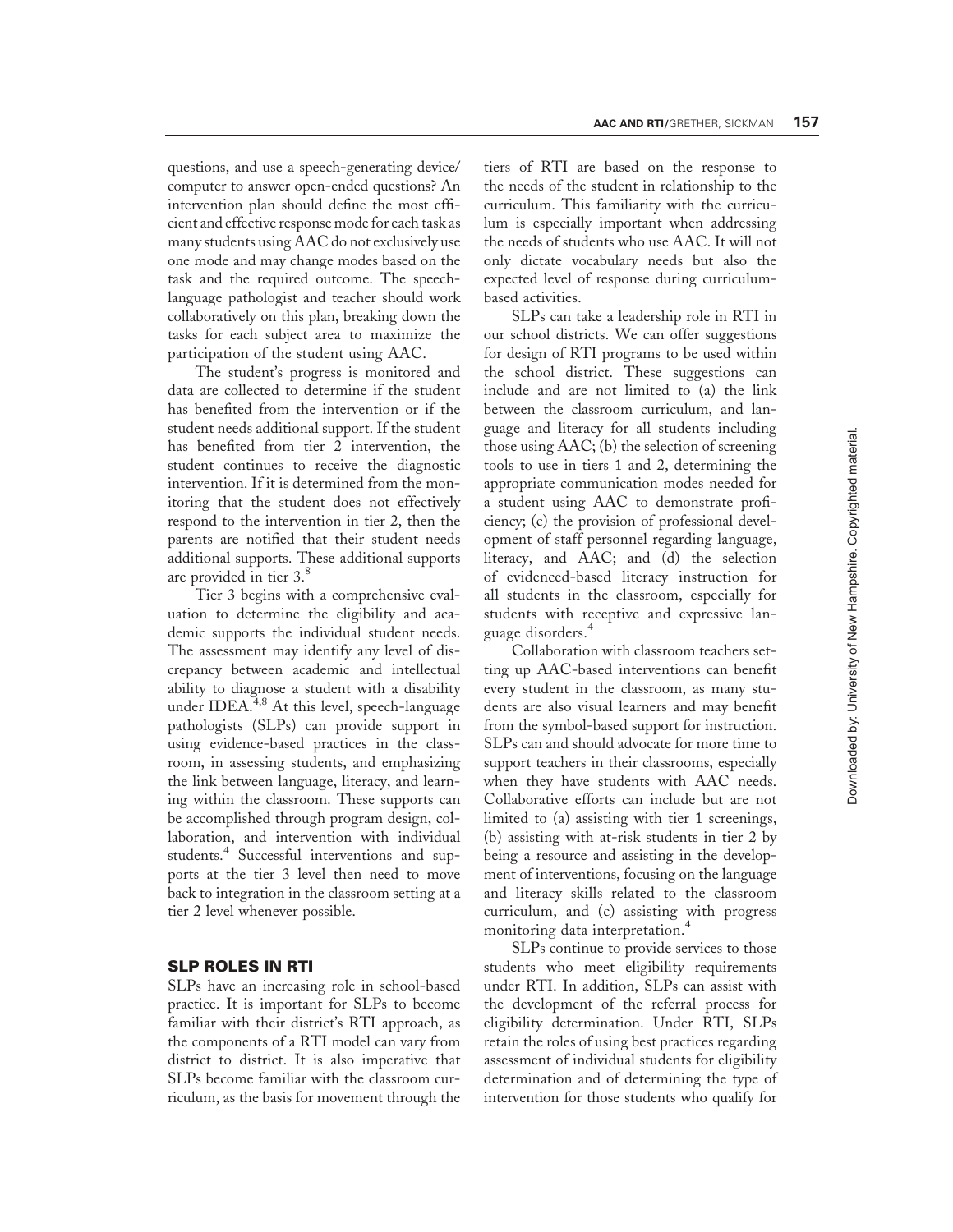special education services for communication disorders. The SLP's knowledge of evidencedbased practices regarding the language and literacy underpinnings related to the classroom curriculum can be used in any tier of RTI.<sup>4</sup> This role is of particular importance to those individuals using an AAC system. The potential of collaborative efforts with the classroom teacher and SLP is limitless within the classroom curriculum, especially for individuals using an AAC system, from modeling interactions, training instructional aides and peers, advocating for increased opportunities to respond and participate, to team teaching the curriculum.

The SLP reading this article may be asking, ''When am I going to have the time to go into each classroom and serve all the students on my caseload?'' This question is valid. However, to answer this question, one would need to look at the RTI tiers and observe that a shift is occurring in how all students, in particular at-risk students, are served in the classroom. Time is used in a different manner with RTI.<sup>4</sup> Rather than being assigned the entire day to the therapy room, SLPs can spend more time in the classroom to meet the needs of all children. Consultation and collaboration play a more important role in RTI. ''The point of RTI, however, is not to add more tasks but to reallocate time to better address prevention and early intervention, and in the long run serve more students up front rather than at the point of special education evaluation and service.''<sup>4</sup> Furthermore, students who are eligible for special educational services, including communication disorders, can still receive traditional SLP services if that determination is made by the team.<sup>4</sup>

# BEST PRACTICES FOR CLASSROOM INTERVENTION USING RTI

A language-rich classroom helps teachers to support children's engagement in the curriculum. The classroom environment is the most natural setting to integrate language intervention and can be planned in such a way that allows the teacher to target specific language throughout the classroom. Justice elaborated on five basic principles for creating languagerich interactions, which addresses best practice

for a tier 1 environment for learning: (1) Language is experienced in various contexts and with frequent opportunity. (2) Language is intentionally used surrounding the children's activities to expose the children to new skills. (3) Language is repeatedly used so that children engage in many opportunities to use their language skills. (4) Language in the classroom involves many different words and word types (e.g., nouns, adjectives); is combined in many different ways, such as in declarative sentences or wh-questions; and is implemented in a variety of situations and classroom activities. (5) Additionally, language is used to recognize and validate children's communicative attempts.<sup>9</sup>

Children who use AAC typically have minimal control over the acquisition of new vocabulary and are reliant on the SLP and teacher to provide not only curriculum- based vocabulary but also developmental vocabulary to allow students to participate in the languageenriched environment proposed by Justice.<sup>9</sup> Frequently, they have access to vocabularies that are insufficient to meet their communication needs. Their AAC systems rarely provide them with more than a few hundred concepts, and most users have access to significantly fewer than that.<sup>10</sup> The extent to which these children can effectively participate in interactions is largely dictated by the appropriateness of the vocabulary available to them.<sup>10,11</sup> The general education classroom environment places unique demands on school-aged children as they move through lessons that involve a range of topics (e.g., from classroom discussions on life cycles, math strategies, creative writing techniques, or history) and have specific rules for participating in each type of lesson structure (e.g., direct instruction, teacher directed, small or large group discussion, cooperative learning groups, or partner work).<sup>12</sup> In all classrooms, language is the medium for reading, writing, and communicating. To be successful, children need language skills that support them in sharing what they know in appropriate forms. When children are engaged in literacy learning, they are actively involved in a lot of "talk," and the language needed depends heavily on the task and the rules for participating.<sup>13</sup>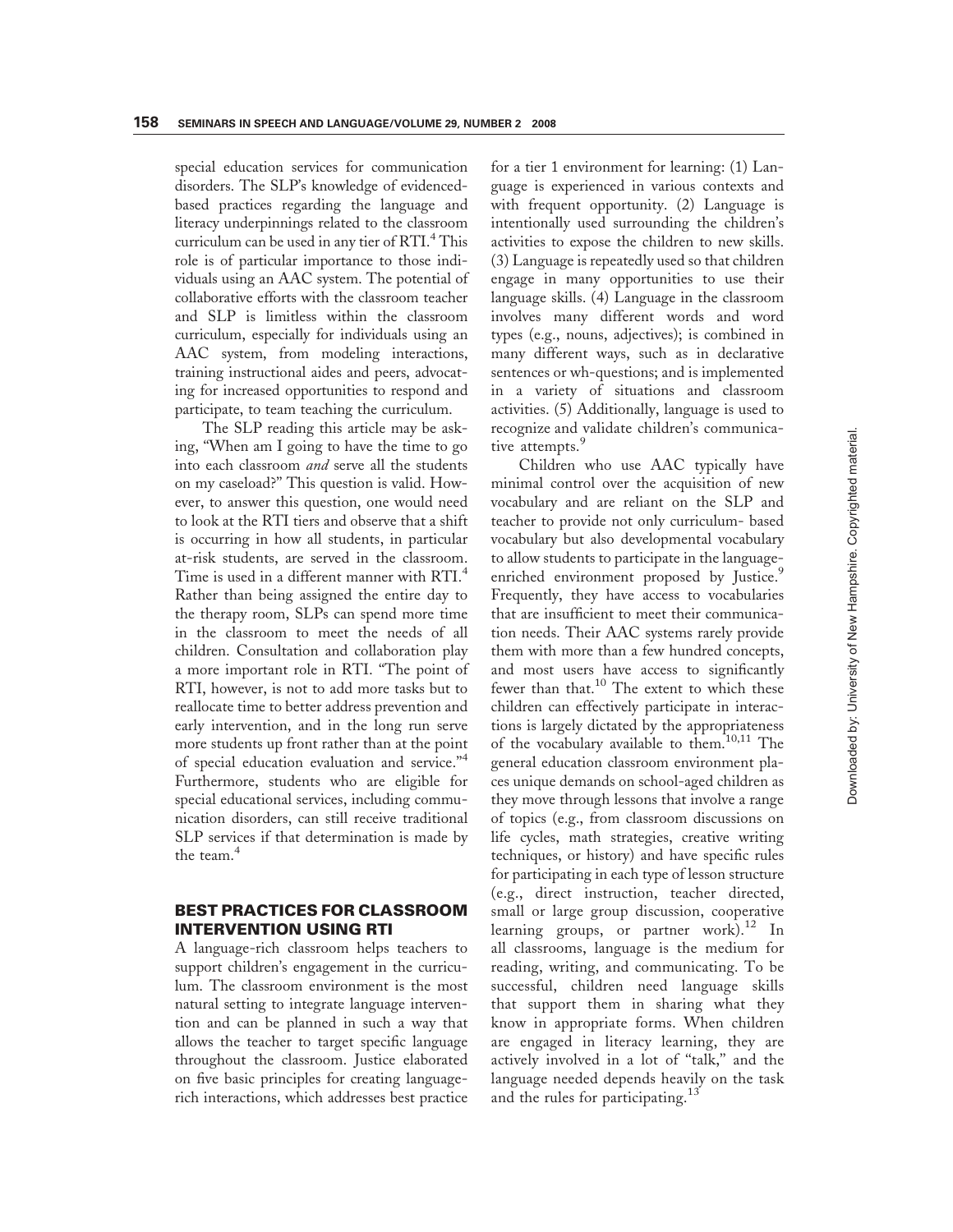Because  $\sim$  70 to 90% of individuals who use AAC have already been identified as reading and writing at levels significantly below their same-age peers without disabilities,<sup>14</sup> literacy instruction may also need to be addressed using RTI models of support. Creating curriculum-based communication boards, either low-tech or electronic/speech-generating, can be a tier 2 intervention that will allow students using AAC access to the curriculum. They can be used in a variety of ways from a basic choice board that would allow the child to select the book that she wants to read to boards/overlays with extended vocabulary sets of nouns, verbs, adjectives, objects, and morphologic markers that will allow the child to generate novel, syntactically correct multiword utterances. The speech pathologist would consult with the classroom teacher to determine what vocabulary should be used and how it will be represented graphically using digital images, symbols, and/ or orthographically through spelling.

Once vocabulary needs are determined during tier 2 collaboration, the organization of the communication pages needs to be determined whether the child is using a low-tech picture board or a sophisticated speech-generating device. Time needs to be spent on developing a template prior to creating the first communication board so that the location of vocabulary on each board will be as predictable as possible; thus, the child does not have to search randomly each time a new board/overlay is accessed. Single-word vocabulary and messages should always be sequenced left to right and top to bottom, whenever possible, so the child follows the natural pattern for reading. When visually scanning any new symbol page/ overlay, the child should be encouraged to look for the symbol/word by following the left/ right/top/bottom pattern. Many vocabulary sets follow the left to right progression of question words, people/pronouns, verbs, prepositions, adverbs, adjectives, and object words and may also be color-coded syntactically to assist with quick categorical recognition of vocabulary.<sup>11</sup>

Any message, command, or word that appears on all overlays should be placed in the same location on each communication board/ overlay, and then new vocabulary can be added into the other available locations. Vocabulary should never be moved around on a board to "test" a child. Just as we have learned to rely on our computer keyboards to have the letters in the same location each time we access them to type, so should vocabulary be kept in the same locations; thus, the child will begin to build automaticity and speed when accessing his communication system for speaking, reading, and writing tasks. It is more important to err on the side of giving a student more vocabulary and modeling its use than giving a student less vocabulary and waiting for him or her to "master" it before adding additional words. ''Mastery'' should not be determined by having the child ''find'' the symbol or word on the page when directed but by actually using it appropriately in context.

At tier 2, our ultimate goal is for the student to understand and have access to the vocabulary needed for all levels of participation, but at any point in time, the teacher may need to adjust how questions are asked and information gathered based on the vocabulary available and understood by the student. Questions that require short-answer or single-word responses are appropriate with topic-specific vocabulary. Questions formatted with a multiple-choice response can allow the child to answer using "a," "b," or "c" on their system without having to have curriculum-specific vocabulary added that may not be used again outside of this unit of study (e.g., Which is the larval form of a butterfly? a. egg, b. caterpillar, c. cocoon). Although yes/no questions do not allow the child to expand, they may also be used if there are no other ways to assess a student's knowledge. Preteaching of curriculum-based vocabulary may be needed to ensure the student understands the vocabulary and can use it appropriately prior to the unit's introduction. Although preteaching can occur as a pull-out activity at tier 2 or 3, it can be most effective for all learners when taught in an inclusive classroom setting.<sup>15</sup>

In tier 2, expressive language expectations should be based on a thorough analysis of the student's receptive language and cognitive levels of development, before setting up vocabulary systems. The SLP and teacher should work together closely when choosing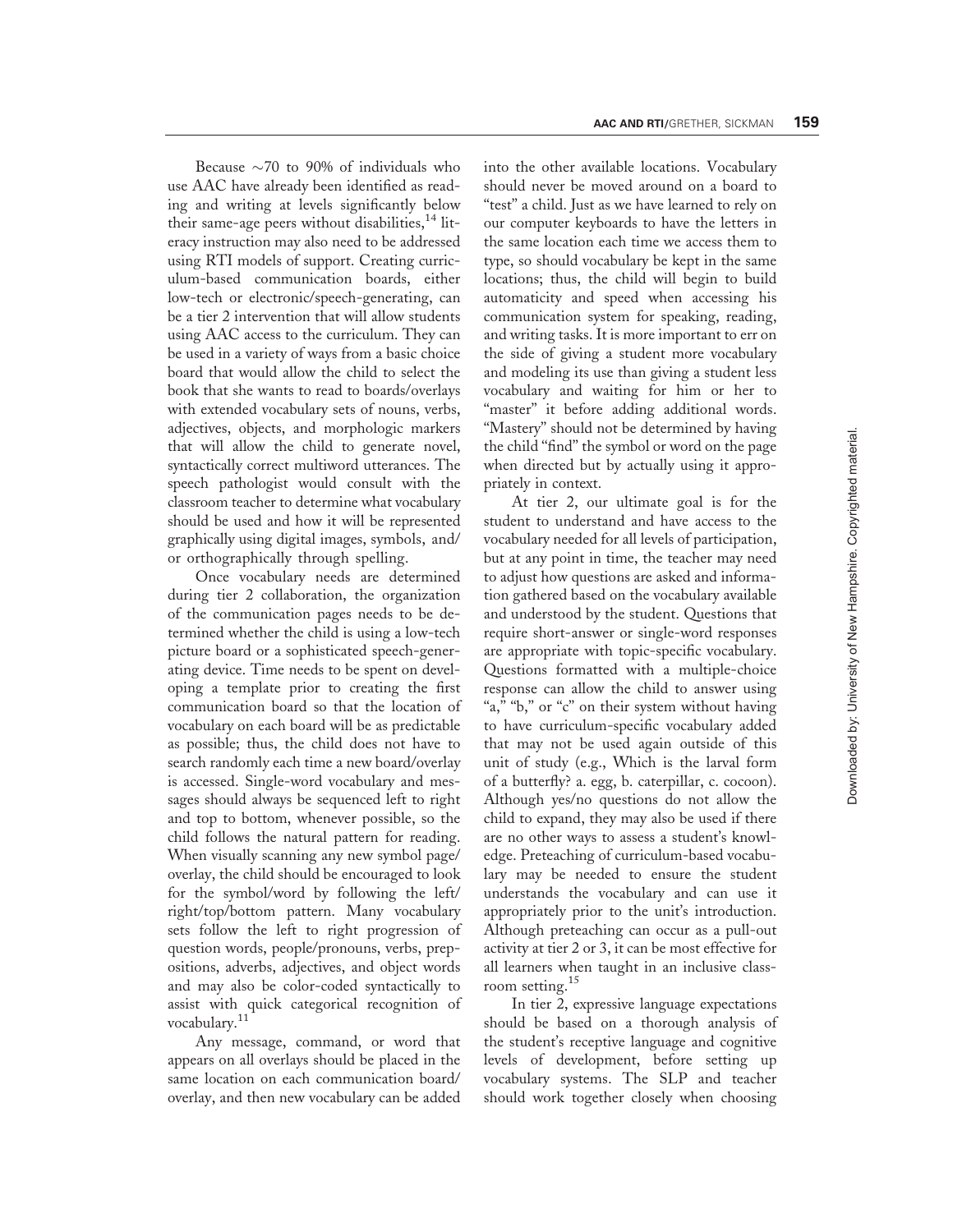vocabulary to ensure it meets not only the linguistic needs of the student but also provides access to the curriculum. It is also important to take into consideration the social/pragmatic needs of the classroom environment. Classroom communication involves more than just requesting. Students must be able to share stories, ask clarifying questions, participate in discussions, and demonstrate understanding of key topics. The student's vocabulary options should allow him to communicate in each of these ways to the fullest extent possible.

Any of the interventions discussed above can be delivered at the more intense tier 3 with more intense instruction (direct teaching) to build the student's linguistic competencies and then moved back to a tier 2 classroom intervention once established, with continued monitoring in the classroom.

# LITERACY LEARNING IN RELATION TO RTI

Literacy learning is a key academic area addressed through RTI intervention. Research has demonstrated that AAC strategies support literacy learning in children with special needs.<sup>16–18</sup> According to Fallon and her colleagues,<sup>18</sup> three areas need to be addressed: appropriate instructional content, appropriate instructional procedures, and making adaptations to allow active participation of individuals who cannot produce spoken responses. These areas are aligned with the tier 2 expectations of RTI.

Instructional content and procedures should model those of our typically developing students with an *expectation* that these children will move from emergent readers and writers to fluent readers and writers. As with typically developing students, we need to read interesting texts to students, talk about the stories, and relate them to the students' experiences. Active participation needs to be encouraged, comprehension needs to be built, and repeated readings need to be provided to build competence. To support literacy development, we need to build language skills, both semantic and syntactic knowledge, as well as phonologic awareness skills (including phoneme segmentation and sound blending), letter-sound correspondences, early reading and decoding skills, and early writing skills (i.e., dictating/ telling stories, writing stories, invented spelling).

For all students, principles of effective instruction, such as in tier 2, should guide us to use meaningful materials and to provide direct, explicit instruction in basic skills (i.e., model the skills; prompt the student and provide guided practice; check the student's performance). Scaffolding should be provided as support initially for oral production/rehearsal for the student and then gradually faded. Repeated opportunities are needed for students to practice, ensuring their active involvement and incorporating their new skills into meaningful literacy experiences.

It is important to move the student sequentially through literacy instruction, beginning with the development of phonologic awareness skills and letter-sound correspondences. <sup>18</sup> Users of AAC often are considered at risk for delays in the area of phonology and experience difficulty learning to read, spell, and write as a result of decreased phonologic awareness skills.<sup>11</sup> Because the student may not be able to produce speech or her production is deviant, it will be difficult to practice phonologic awareness tasks such as segmenting sounds of words, blending individual sounds to form words, and rhyming. One simple modification of most literacy curriculum materials can be made by voicing for the student each of her choices. This modification can be made in tiers 2 or 3. The teacher should allow the student to attempt to vocalize/ verbalize if at all possible to actively engage the student with learning. Using the keyboard page on a synthesized speech-generating device or a computer with text-to-speech software, the student can be given opportunities to experience segmenting, blending, and rhyming.

Writing is the one area of literacy that should not be forgotten when planning tier 2 or tier 3 intervention. Writing instruction should also follow the above progression beginning with instruction in specific skills such as phoneme segmentation and letter-sound correspondences.<sup>19</sup> The child requiring AAC should use his AAC system or a computer (with adapted keyboard if needed) to access letters and sounds in meaningful writing activities.<sup>19</sup>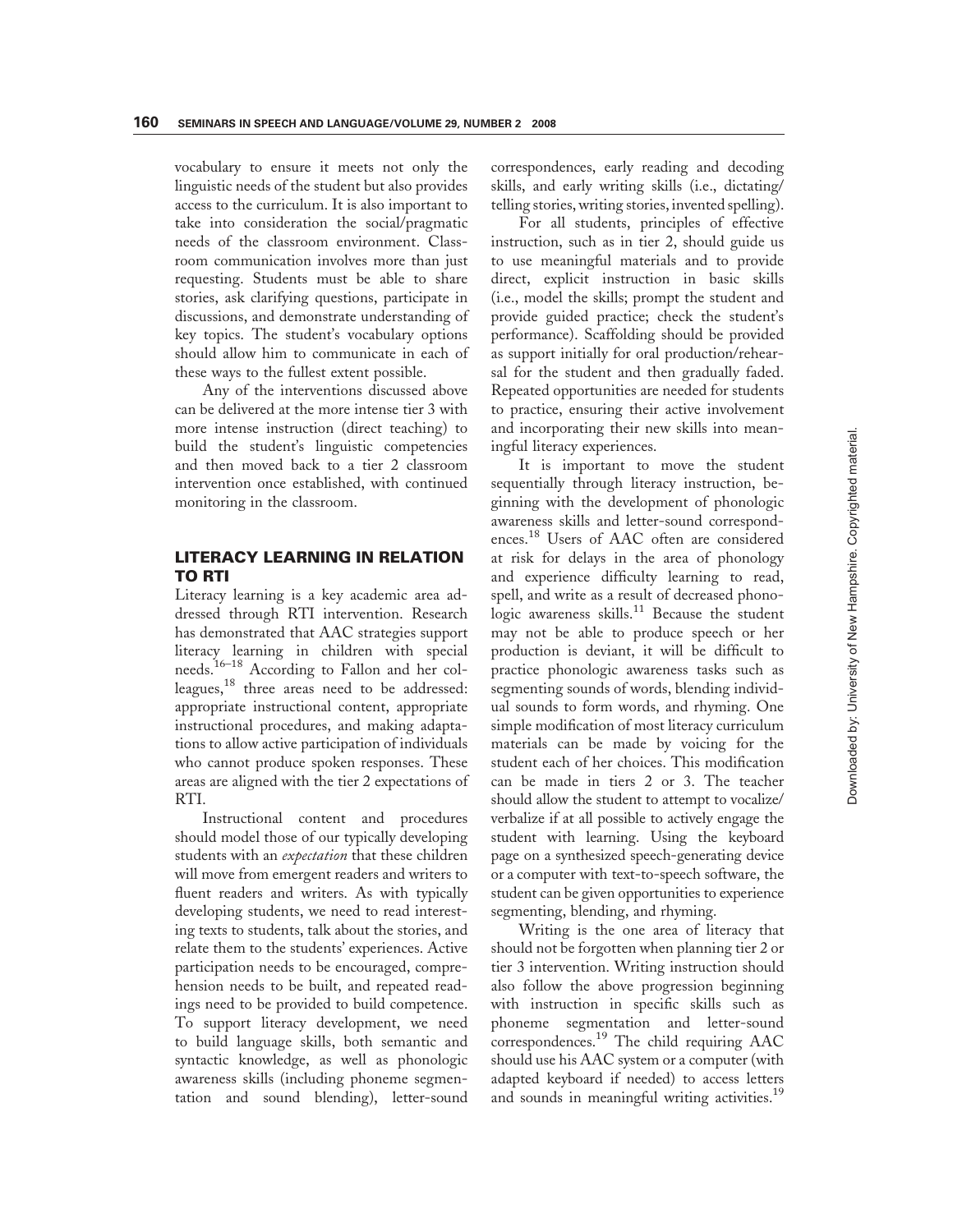Opportunities need to be provided to engage students in meaningful writing activities, both in tier 2 during classroom activities and in tier 3, where the instruction may be more explicit focusing on the expressive language skills of the student using AAC in alignment with their Individualized Education Plan goals. These could include dictating/telling stories, patterned story telling (rewriting a familiar story such as If You Give a Mouse a Cookie<sup>20</sup> with new characters or scenarios), or writing using a familiar story, expanding the story  $line<sup>2</sup>$ 

Children need time for independent practicing of both reading and writing at tier 2, within the general classroom activities, and in tier 3 with the support of the SLP. Books you share with students will be most effective if the materials are available for them to further explore, because students will naturally want to practice what was presented to assimilate any new information.

## PEER INTERACTIONS AND SUPPORT IN THE CLASSROOM

All typical peers can support diverse learners including those children who use AAC. These students can be the models and extension of the classroom teacher and SLP during the interactions with the classroom curriculum. The teacher's knowledge of the language facilitation could be supported through collaboration with the SLP. The benefits of RTI can be layered to provide benefit not only to the individual student who uses the AAC system in the classroom but also to the other students in the classroom through the teacher's facilitation of language during a literacy event. All students can benefit from a broader understanding of both spoken and written language use, whether a typical student or a user of AAC.

Typical peers, if used in this manner, would need training because successful interaction with individuals using AAC is dependent on a range of factors including the communicative knowledge, skills, and attitudes of the partners of users of AAC.<sup>22,23</sup> Goals for peer training should be individualized based on the age of the peer and communication difficulties identified by the teacher and SLP.

Because children with significant disabilities tend to be passive listeners and do not ask questions, initiate topics, or elaborate on a story during shared story reading,<sup>24</sup> peer training goals could focus on turn-taking, listening, and maintaining conversation<sup>25</sup> during shared book reading activities. For example, during book reading, the student who uses the AAC system/device can be partnered with a typical peer. The typical peer can encourage the student who uses the AAC system to be engaged in the book reading. Also, the teacher can facilitate the language surrounding the specific literacy skills targeted during the book reading activity.

General communication training for all communication partners including peers, teachers, and aides should address several basic principles around attention, waiting, and prompting.<sup>22</sup> First, partners need to allow for a slower pace of interaction. Once a question is asked or a comment made, wait/pause time is needed until the student using AAC finishes constructing their message before asking another question or initiating another comment. It takes significantly longer to construct a message using an AAC system than it does to speak that message. Communication partners need to have at least a basic competence in the alternative form of communication.<sup>26</sup> During training, it may be helpful to have the communication partner actually use a communication board or device to increase his understanding of the experience of what it takes to find the vocabulary to ask or answer a question or share a story. It is also important for the communication partner to learn to accept a combination of communication modes, not just the AAC system. The communication partner should allow the student to vocalize, gesture, and sign parts of their message if understood by the communication partner to respond in the quickest, most efficient way possible. Interacting at eye level allows the communication partner to pay attention to facial expressions and gestures that the student may be using in addition to their communication system to convey meaning. Communication partners need to be honest and request clarification if they do not understand the student's message.

Typical children hear more than 100 words per day or 30,000 words before they speak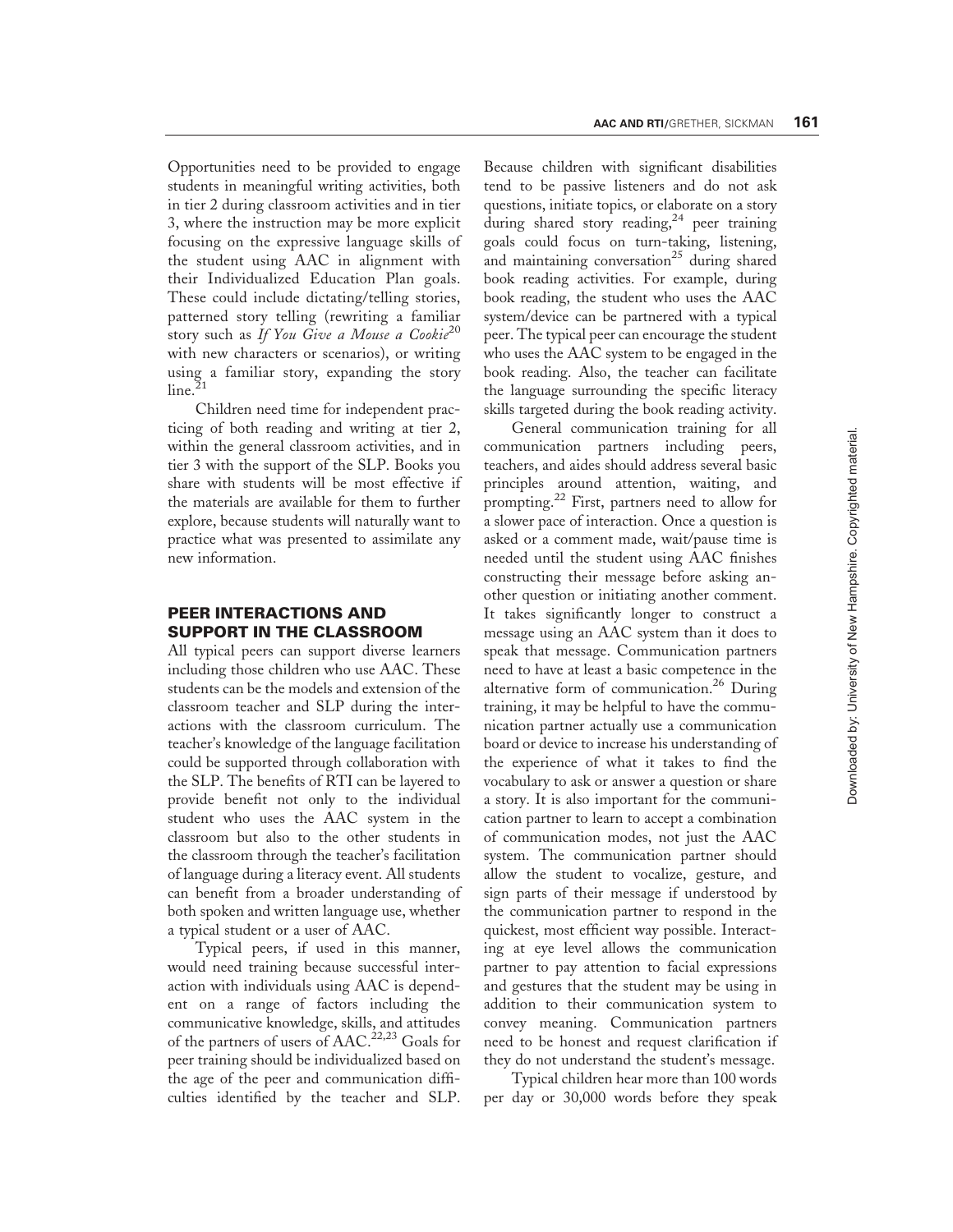their first word. An individual who uses AAC should not be expected to have comparable expressive language production using his speech-generating device or low-tech communication board unless he has had that usage modeled as frequently. We cannot expect students to "naturally" know what to do without demonstration. Aided language stimulation modeling is a technique that encourages partners to model the use of a child's AAC system<sup>27–30</sup> to facilitate both symbol comprehension and production. Using this technique, teachers and peers of children using AAC systems (low-tech or speech-generating) would touch the graphic symbol as they spoke the word, teaching both vocabulary location as well as socially/pragmatically when to use it. If used naturally during conversation, this technique could facilitate/teach when to ask questions, initiate comments, and/or expand on the topic.

### **CONCLUSION**

RTI, when used appropriately, can provide support for all students in the classroom struggling to meet curriculum goals. Students with complex communication needs using AAC systems will especially benefit from the curriculum-based support offered through RTI. Collaboration between the SLP and the classroom teacher is essential in supporting all students across the RTI tiers. The goal of delivering more support services in the classroom setting allows other professionals and peers to participate in service delivery to maximize opportunities for learning for students using AAC. The time needed for planning, collaborating, and implementing surrounding RTI can be a positive change for everyone involved in the classroom. Remember that our primary goal for all students, including those using AAC, is to become fluent speakers, readers, and writers and to participate maximally in their education. The principles of RTI facilitate this process.

#### ACKNOWLEDGMENT

This project was supported by grant no. 2 T73 MC 00032–17 awarded by the Maternal and Child Health Bureau, Health Resources and Service Administration, U.S. Department of Health and Human Services.

#### REFERENCES

- 1. U.S. Department of Education. Assistance to states for the education of children with disabilities and preschool grants for children with disabilities; final rule. 2006. Available at: http:// idea.ed.gov/explore/view/p/%2Croot%2Cregs%2C. Accessed April 27, 2007
- 2. National Research Center on Learning Disabilities. Responsiveness to intervention in conjunction with learning disability determination [brochure]. Lawrence, KS: National Research Center on Learning Disabilities; 2007
- 3. Fuchs D, Fuchs L. Responsiveness-to-intervention: a blueprint for practitioners, policymakers, and parents. Teaching Exceptional Children 2001; Sept/Oct:57–61
- 4. American Speech-Language-Hearing Association. Responsiveness to intervention: new roles for speech-language pathologists. Available at: http:// www.asha.org/members/slp/schools/prof-consult/ NewRolesSLP.htm. Accessed April 21, 2007
- 5. Fuchs D, Fuchs L. Introduction to response to intervention: what, why, and how valid is it? Read Res Q 2006;41:93–99
- 6. Kovaleski J, Prasse D. Response to instruction in the identification of learning disabilities: a guide for school teams. Helping Children at Home and School II: Handouts for Families and Educators, S8–159. Bethesda, MD: National Association of School Psychologists; 2004
- 7. National Center on Learning Disabilities. Core findings about response to intervention. 2007. Available at: http://www.ncld.org/content/view/ 1220/389/. Accessed January 18, 2008
- 8. National Joint Committee on Learning Disabilities. Responsiveness to intervention and learning disabilities. 2005. Available at: www.ldonline.org/ ?module=uploads&func=download&fileId=461. Accessed January 18, 2008
- 9. Justice L. Creating language-rich preschool classroom environments. Teaching Exceptional Children 2004;37:36–44
- 10. Light J. ''Let's go star fishing'': reflections on the contexts of language learning for children who use aided. Augment Altern Commun 1997;13:158– 171
- 11. Beukelman D, Mirenda P. Augmentative and Alternative Communication: Supporting Children and Adults with Special Needs. 3rd ed. Baltimore, MD: Paul H. Brookes; 2005
- 12. Sturm J, Erickson K, Yoder D. State of the science: enhancing literacy participation through